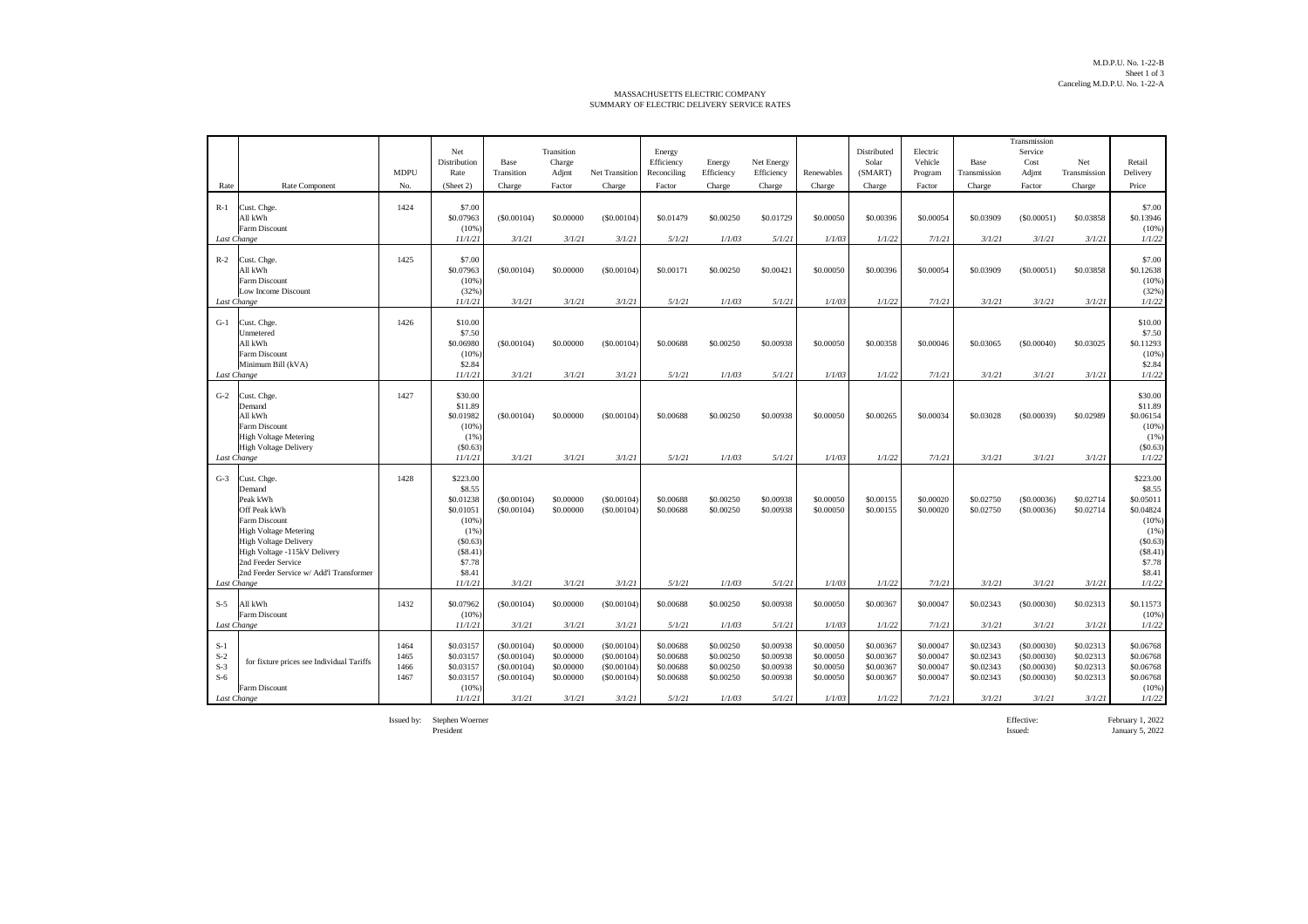## NET DISTRIBUTION RATE MASSACHUSETTS ELECTRIC COMPANY SUMMARY OF ELECTRIC DELIVERY SERVICE RATES

|                |                                                    |              |                        |                        |                        |                           |                        |                        | Revenue                 | Attorney                  |                        |                            |                        | Long-Term                 |                        |                           |                        |                        |
|----------------|----------------------------------------------------|--------------|------------------------|------------------------|------------------------|---------------------------|------------------------|------------------------|-------------------------|---------------------------|------------------------|----------------------------|------------------------|---------------------------|------------------------|---------------------------|------------------------|------------------------|
|                |                                                    |              | Base                   | Net                    | Basic<br>Service       | Residential<br>Assistance | Storm<br>Fund          | Pension<br>PBOP        | Decoupling<br>Mechanism | General Cons.<br>Expenses | Solar<br>Cost          | Smart Grid<br>Distribution | Net Metering           | Renew. Energy<br>Contract | Vegetation             | Tax Act                   | Grid                   | Net                    |
|                |                                                    | <b>MDPU</b>  | Distribution           | CapEx                  | Adjmt                  | Adjmt                     | Replenishment          | Adjmt                  | Adjmt                   | Adjmt                     | Adjmt                  | Adjmt                      | Recovery               | Adjmt                     | Management             | Credit                    | Modernization          | Distribution           |
| Rate           | Rate Component                                     | No.          | Charge                 | Factor                 | Factor                 | Factor                    | Factor                 | Factor                 | Factor                  | Factor                    | Factor                 | Factor                     | Surcharge              | Factor                    | Factor                 | Factor                    | Factor                 | Rate                   |
| $R-1$          | Cust. Chge.                                        | 1424         | \$7.00                 |                        |                        |                           |                        |                        |                         |                           |                        |                            |                        |                           |                        |                           |                        | \$7.00                 |
|                | All kWh                                            |              | \$0.05267              | \$0,00000              | \$0.00105              | \$0.00488                 | \$0.00301              | \$0.00179              | \$0.00255               | \$0,00003                 | \$0,00069              | \$0,00003                  | \$0.01163              | \$0.00075                 | \$0.00054              | (\$0.00062)               | \$0,00063              | \$0.07963              |
|                | Farm Discount<br>Last Change                       |              | $(10\%)$<br>10/1/21    | 10/1/21                | 3/1/21                 | 3/1/21                    | 11/1/19                | 3/1/21                 | 3/1/21                  | 3/1/21                    | 11/1/21                | 5/1/21                     | 3/1/21                 | 3/1/21                    | 3/1/21                 | 3/1/21                    | 5/1/21                 | (10%<br>11/1/21        |
|                |                                                    |              |                        |                        |                        |                           |                        |                        |                         |                           |                        |                            |                        |                           |                        |                           |                        |                        |
| $R-2$          | Cust. Chge.                                        | 1425         | \$7.00                 |                        |                        |                           |                        |                        |                         |                           |                        |                            |                        |                           |                        |                           |                        | \$7.00                 |
|                | All kWh<br>Farm Discount                           |              | \$0.05267<br>(10%)     | \$0,00000              | \$0,00105              | \$0,00488                 | \$0,00301              | \$0,00179              | \$0,00255               | \$0,00003                 | \$0,00069              | \$0,00003                  | \$0.01163              | \$0,00075                 | \$0,00054              | (\$0.00062)               | \$0,00063              | \$0.07963<br>(10%      |
|                | Low Income Discount                                |              | (32%)                  |                        |                        |                           |                        |                        |                         |                           |                        |                            |                        |                           |                        |                           |                        | (32% )                 |
|                | Last Change                                        |              | 10/1/21                | 10/1/21                | 3/1/21                 | 3/1/21                    | 11/1/19                | 3/1/21                 | 3/1/21                  | 3/1/21                    | 11/1/21                | 5/1/21                     | 3/1/21                 | 3/1/21                    | 3/1/21                 | 3/1/21                    | 5/1/21                 | 11/1/21                |
| $G-1$          | Cust. Chee                                         | 1426         | \$10.00                |                        |                        |                           |                        |                        |                         |                           |                        |                            |                        |                           |                        |                           |                        | \$10.00                |
|                | Unmetered                                          |              | \$7.50                 |                        |                        |                           |                        |                        |                         |                           |                        |                            |                        |                           |                        |                           |                        | \$7.50                 |
|                | All kWh                                            |              | \$0.04630              | \$0,00000              | \$0,00090              | \$0,00420                 | \$0.00265              | \$0,00161              | \$0,00219               | \$0,00002                 | \$0,00058              | \$0,00003                  | \$0,01001              | \$0,00075                 | \$0,00055              | (S0.00053)                | \$0,00054              | \$0.06980              |
|                | <b>Farm Discount</b><br>Minimum Bill (kVA)         |              | (10%<br>\$2.84         |                        |                        |                           |                        |                        |                         |                           |                        |                            |                        |                           |                        |                           |                        | (10%<br>\$2.84         |
|                | Last Change                                        |              | 10/1/21                | 10/1/21                | 3/1/21                 | 3/1/21                    | 11/1/19                | 3/1/21                 | 3/1/21                  | 3/1/21                    | 11/1/21                | 5/1/21                     | 3/1/21                 | 3/1/21                    | 3/1/21                 | 3/1/21                    | 5/1/21                 | 11/1/21                |
| $G-2$          | Cust. Chge.                                        | 1427         | \$30.00                |                        |                        |                           |                        |                        |                         |                           |                        |                            |                        |                           |                        |                           |                        | \$30.00                |
|                | Demand                                             |              | \$11.89                |                        |                        |                           |                        |                        |                         |                           |                        |                            |                        |                           |                        |                           |                        | \$11.89                |
|                | All kWh                                            |              | \$0.00229              | \$0,00000              | \$0,00066              | \$0,00310                 | \$0,00190              | \$0,00116              | \$0,00162               | \$0,00001                 | \$0.00043              | \$0.00002                  | \$0,00740              | \$0,00075                 | \$0,00047              | (S0.00039)                | \$0,00040              | \$0.01982              |
|                | Farm Discount<br><b>High Voltage Metering</b>      |              | (10%<br>$(1\%)$        |                        |                        |                           |                        |                        |                         |                           |                        |                            |                        |                           |                        |                           |                        | (10%<br>(1%            |
|                | <b>High Voltage Delivery</b>                       |              | (S0.63)                |                        |                        |                           |                        |                        |                         |                           |                        |                            |                        |                           |                        |                           |                        | (S0.63)                |
|                | Last Change                                        |              | 10/1/21                | 10/1/21                | 3/1/21                 | 3/1/21                    | 11/1/19                | 3/1/21                 | 3/1/21                  | 3/1/21                    | 11/1/21                | 5/1/21                     | 3/1/21                 | 3/1/21                    | 3/1/21                 | 3/1/21                    | 5/1/21                 | 11/1/21                |
| $G-3$          | Cust. Chge.                                        | 1428         | \$223.00               |                        |                        |                           |                        |                        |                         |                           |                        |                            |                        |                           |                        |                           |                        | \$223.00               |
|                | Demand                                             |              | \$8.55                 |                        |                        |                           |                        |                        |                         |                           |                        |                            |                        |                           |                        |                           |                        | \$8.55                 |
|                | Peak kWh<br>Off Peak kWh                           |              | \$0,00187              | \$0,00000<br>\$0,00000 | \$0,00039<br>\$0,00039 | \$0,00184<br>\$0,00184    | \$0,00110              | \$0,00065<br>\$0,00065 | \$0,00095               | \$0,00001<br>\$0,00001    | \$0,00025<br>\$0,00025 | \$0,00001<br>\$0,00001     | \$0.00436<br>\$0,00436 | \$0,00075<br>\$0,00075    | \$0,00020              | (S0.00023)                | \$0,00023<br>\$0,00023 | \$0.01238              |
|                | Farm Discount                                      |              | \$0.00000<br>(10%      |                        |                        |                           | \$0,00110              |                        | \$0.00095               |                           |                        |                            |                        |                           | \$0.00020              | (\$0.00023)               |                        | \$0.01051<br>(10%      |
|                | <b>High Voltage Metering</b>                       |              | $(1\%)$                |                        |                        |                           |                        |                        |                         |                           |                        |                            |                        |                           |                        |                           |                        | (1%                    |
|                | <b>High Voltage Delivery</b>                       |              | (S0.63)                |                        |                        |                           |                        |                        |                         |                           |                        |                            |                        |                           |                        |                           |                        | (S0.63)                |
|                | High Voltage -115kV Delivery<br>2nd Feeder Service |              | (S8.41)<br>\$7.78      |                        |                        |                           |                        |                        |                         |                           |                        |                            |                        |                           |                        |                           |                        | (S8.41)<br>\$7.78      |
|                | 2nd Feeder Service w/ Add'l Transformer            |              | \$8.41                 |                        |                        |                           |                        |                        |                         |                           |                        |                            |                        |                           |                        |                           |                        | \$8.41                 |
|                | Last Change                                        |              | 10/1/21                | 10/1/21                | 3/1/21                 | 3/1/21                    | 11/1/19                | 3/1/21                 | 3/1/21                  | 3/1/21                    | 11/1/21                | 5/1/21                     | 3/1/21                 | 3/1/21                    | 3/1/21                 | 3/1/21                    | 5/1/21                 | 11/1/21                |
| $S-5$          | All kWh                                            | 1432         | \$0.04805              | \$0,00000              | \$0,00091              | \$0,00425                 | \$0.00260              | \$0.00933              | \$0,00222               | \$0,00002                 | \$0,00056              | \$0,00003                  | \$0.01013              | \$0,00075                 | \$0,00076              | (S0.00054)                | \$0,00055              | \$0.07962              |
|                | Farm Discount                                      |              | $(10\%)$               |                        |                        |                           |                        |                        |                         |                           |                        |                            |                        |                           |                        |                           |                        | (10%                   |
|                | Last Change                                        |              | 10/1/21                | 10/1/21                | 3/1/21                 | 3/1/21                    | 11/1/19                | 3/1/21                 | 3/1/21                  | 3/1/21                    | 11/1/21                | 5/1/21                     | 3/1/21                 | 3/1/21                    | 3/1/21                 | 3/1/21                    | 5/1/21                 | 11/1/21                |
| $S-1$          |                                                    | 1464         | \$0.00000              | \$0,00000              | \$0,00091              | \$0.00425                 | \$0,00260              | \$0,00933              | \$0.00222               | \$0,00002                 | \$0,00056              | \$0.00003                  | \$0.01013              | \$0,00075                 | \$0.00076              | (S0.00054)                | \$0,00055              | \$0.03157              |
| $S-2$          | for fixture prices see Individual Tariffs          | 1465         | \$0.00000              | \$0.00000              | \$0.00091              | \$0.00425                 | \$0.00260              | \$0.00933              | \$0.00222               | \$0.00002                 | \$0.00056              | \$0.00003                  | \$0.01013              | \$0.00075                 | \$0.00076              | (\$0.00054)               | \$0.00055              | \$0.03157              |
| $S-3$<br>$S-6$ |                                                    | 1466<br>1467 | \$0.00000<br>\$0.00000 | \$0.00000<br>\$0,00000 | \$0.00091<br>\$0,00091 | \$0.00425<br>\$0.00425    | \$0.00260<br>\$0.00260 | \$0.00933<br>\$0.00933 | \$0.00222<br>\$0.00222  | \$0.00002<br>\$0,00002    | \$0.00056<br>\$0,00056 | \$0.00003<br>\$0,00003     | \$0.01013<br>\$0.01013 | \$0.00075<br>\$0.00075    | \$0.00076<br>\$0.00076 | (\$0.00054)<br>(S0.00054) | \$0.00055<br>\$0,00055 | \$0.03157<br>\$0.03157 |
|                | Farm Discount                                      |              | (10%                   |                        |                        |                           |                        |                        |                         |                           |                        |                            |                        |                           |                        |                           |                        | (10%                   |
|                | Last Change                                        |              | 10/1/21                | 10/1/21                | 3/1/21                 | 3/1/21                    | 11/1/19                | 3/1/21                 | 3/1/21                  | 3/1/21                    | 11/1/21                | 5/1/21                     | 3/1/21                 | 3/1/21                    | 3/1/21                 | 3/1/21                    | 5/1/21                 | 11/1/21                |

Issued by: Stephen Woerner<br>President

Stephen Woerner Effective: February 1, 2022 President Issued: January 5, 2022